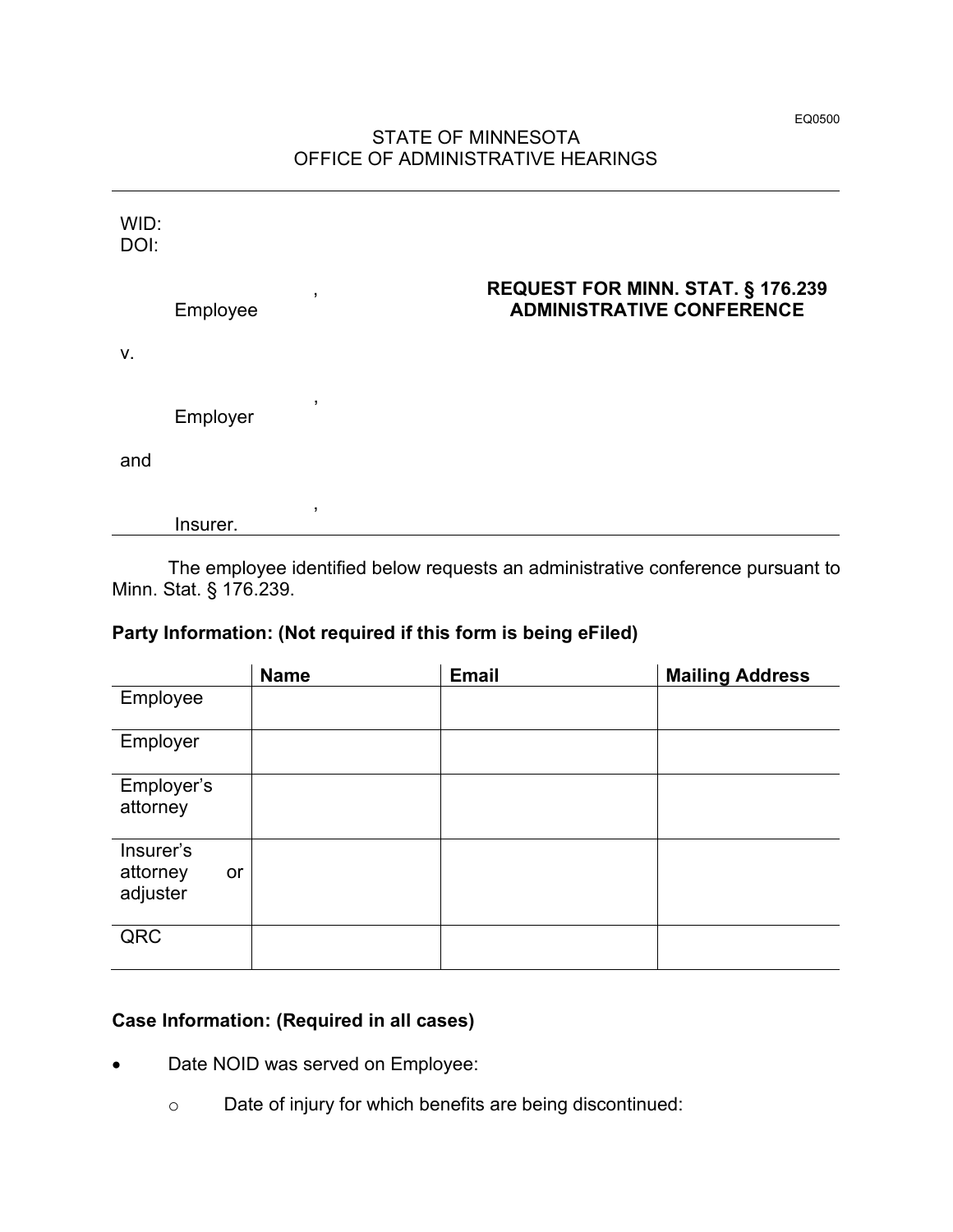- Indicate which box on the NOID is checked:
	- $\circ$  If box 1 or 2 is checked, state the return to work date:
	- o If box 3 is checked, state the reason:
- If no NOID was filed, state the final payment date:

Provide additional claim information:

- o Claims adjuster/representative name:
- o Phone number:
- o Claim number:
- Does the employee plan to attend the .239 conference?
	- o If yes, is an interpreter needed?
		- o Language:

Date:

Signature of Attorney for Employee Phone number: Email address: Mailing address:

\_\_\_\_\_\_\_\_\_\_\_\_\_\_\_\_\_\_\_\_\_\_\_\_\_\_\_\_\_\_\_